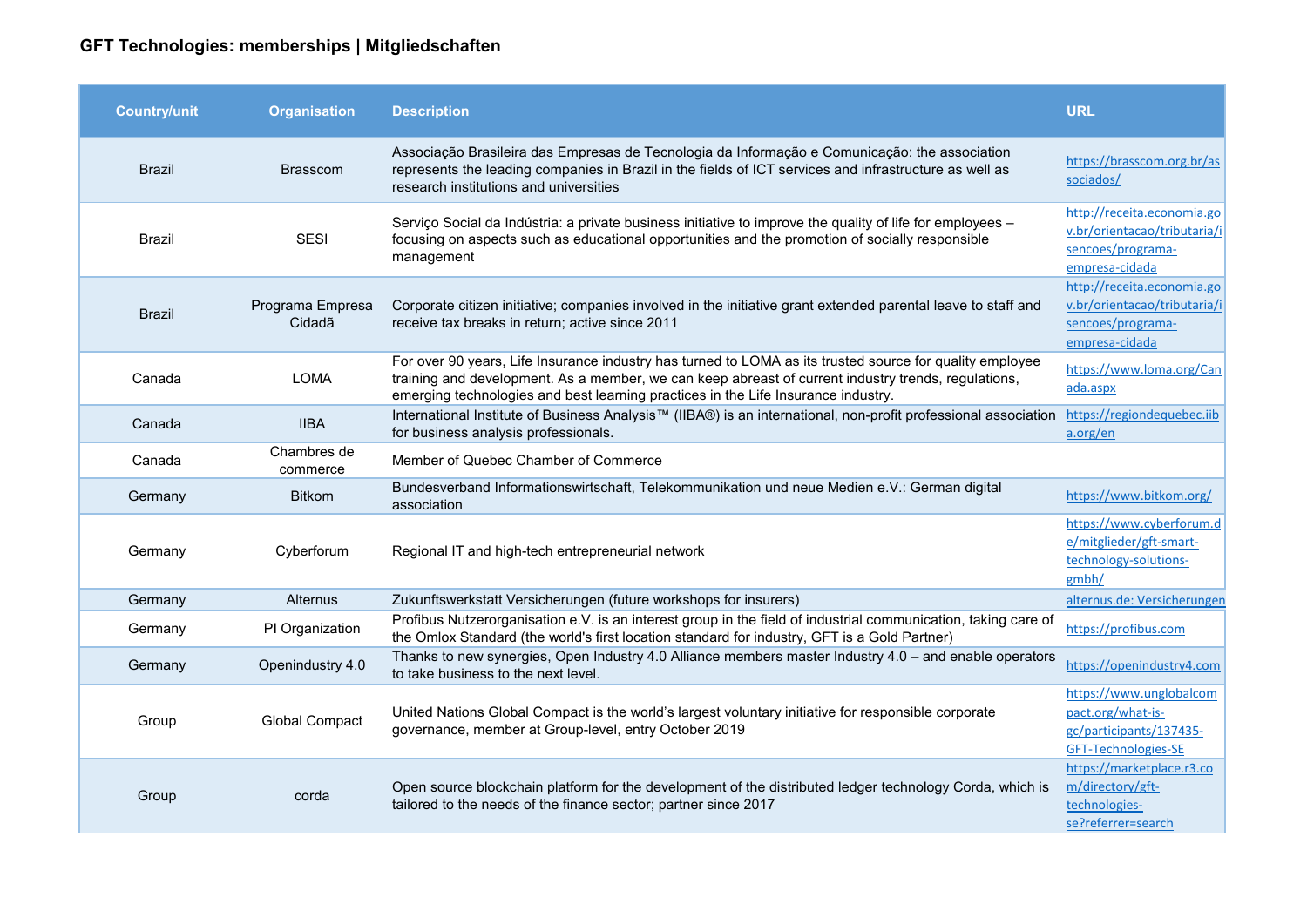## **GFT Technologies: memberships | Mitgliedschaften**

| Italy  | Assolombarda                          | Largest business association in Lombardy (Greater Milan)                                                                                                                                | https://www.assolombarda<br>.it/cerca-imprese-<br>prodotti/gft-italia-srl                              |
|--------|---------------------------------------|-----------------------------------------------------------------------------------------------------------------------------------------------------------------------------------------|--------------------------------------------------------------------------------------------------------|
| Italy  | <b>ASSINTEL</b>                       | Associazione Nazionale Imprese ICT: an associations specific and only for ITC Digital companies                                                                                         | https://www.assintel.it/soc<br>i/gft italia srl/                                                       |
| Italy  | ABI Lab                               | Research and Innovation Center for the Bank                                                                                                                                             | https://www.abilab.it/                                                                                 |
| Italy  | Cetif                                 | The Research Center on Technologies, Innovation and Financial Services (CeTIF)- Università Cattolica                                                                                    | https://www.cetif.it/                                                                                  |
| Italy  | Osservatori Digital<br>Innovation     | The Digital Innovation Observatories- Università Politecnico                                                                                                                            | https://www.osservatori.n<br>et/                                                                       |
| Italy  | <b>BDVA</b>                           | Big Data Value Association - the private counterpart of the European Commission focusing on Big Data and<br>Artificial Intelligence                                                     | https://www.bdva.eu/                                                                                   |
| Mexico | AMB                                   | Asociación Mexicana de Banco: Mexican main bank association, formerly participant from the yearly AMB<br>event                                                                          |                                                                                                        |
| Mexico | ASQ - American<br>Society for Quality | ASQ is a global community of people passionate about quality                                                                                                                            | https://asqlatam.org                                                                                   |
| Mexico | ASQ Universidad<br>Iberoamericana     | Promotes the professionalization of students through the dissemination of knowledge by means of topics of<br>current relevance focused on the theme of quality with a world perspective | https://www.linkedin.com/<br>in/asq-ibero-student-<br>branch-<br>864a821aa/?originalSubdo<br>$main=mx$ |
| Mexico | <b>Scrum Alliance</b>                 | Workshops on line                                                                                                                                                                       | https://scrum.mx                                                                                       |
| Mexico | PMI - Project Manager<br>Institute    | Project Management Institute (PMI) is the world's leading association for those who consider project,<br>program or portfolio management their profession                               | https://www.pmi.org                                                                                    |
| Poland | <b>ABSL</b>                           | Association of Business Service Leaders in Poland: leading association for the service sector in Poland                                                                                 | http://absl.pl/                                                                                        |
| Poland |                                       | Konfederacja Lewiatan Association of employers, member since October 2019                                                                                                               |                                                                                                        |
| Poland | SoDa                                  | Member of Software Development Association Organization                                                                                                                                 | https://www.sodapl.com/                                                                                |
| Spain  | <b>ACEC</b>                           | Asociación Catalana de Empresas Consultoras: Catalan association of consulting companies,<br>Barcelona/Lleida                                                                           | https://www.asocat.org/en<br>/members                                                                  |